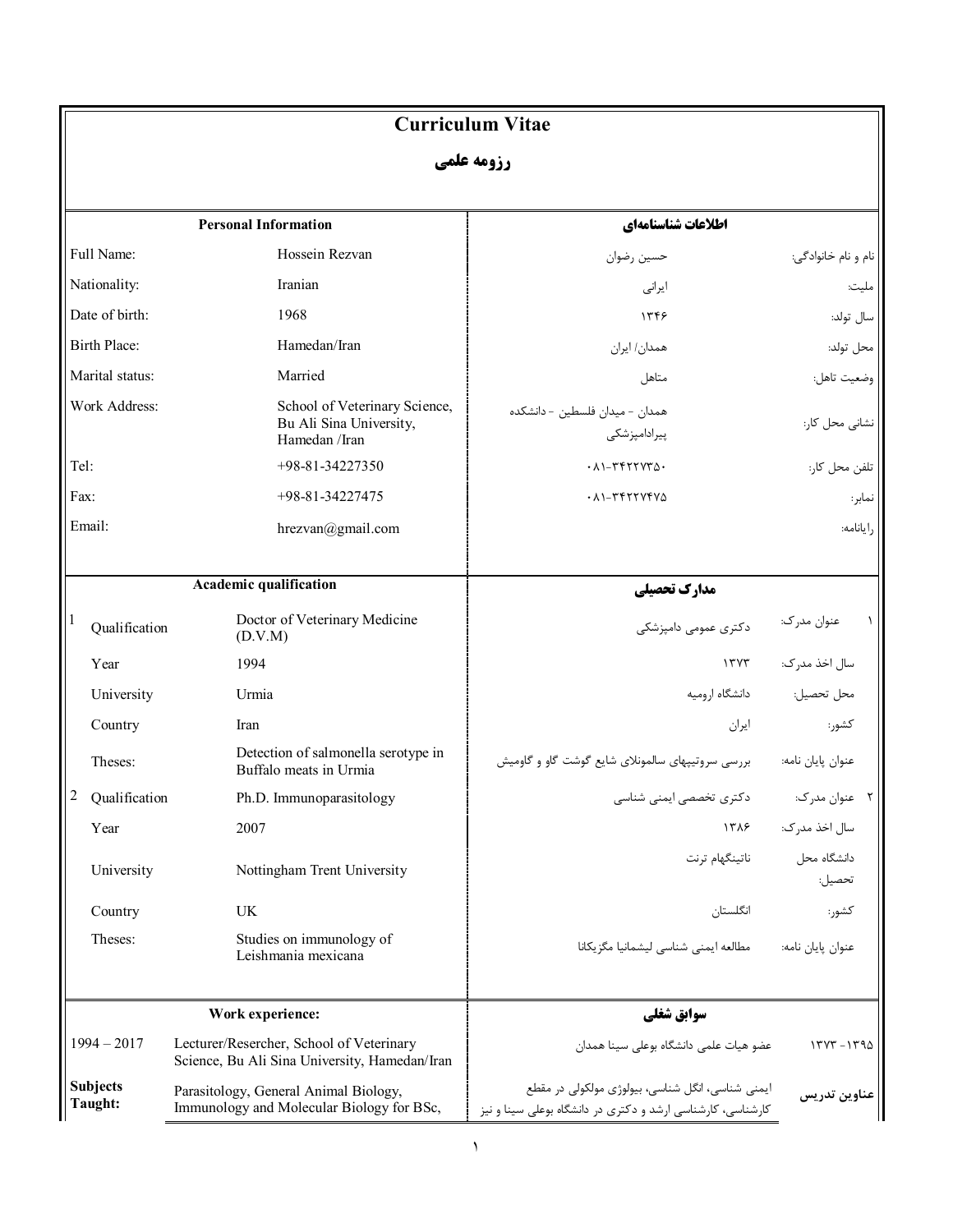|                                                                                                    |                                                                                                                  | MSc and PhD courses at Bu-Ali Sina<br>University, and being involved in teaching of<br>specific topics for BSc and MSc students at<br>Nottingham Trent University                                      | موضوعات مرتبط با ایمنی شناسی در مقاطع کارشناسی و<br>کارشناسی ارشد در دانشگاه ناتینگهام ترنت                                                |                   |                         |
|----------------------------------------------------------------------------------------------------|------------------------------------------------------------------------------------------------------------------|--------------------------------------------------------------------------------------------------------------------------------------------------------------------------------------------------------|--------------------------------------------------------------------------------------------------------------------------------------------|-------------------|-------------------------|
| Other skills                                                                                       |                                                                                                                  | I am quite familiar with immunology,<br>biochemistry and molecular biology techniques<br>including gene cloning, DNA immunisation,<br>protein purification, protein detection and<br>animal modelling. | آشنایی با تکنیکهای ایمنی شناسی، بیوشیمیایی و بیولوژی<br>مولکولی شامل فلوسایتومتری، کلون ژن، جداسازی پروتئین و کار با<br>حیوانات آزمایشگاهی | سایر مهارتهای     | تخصصه                   |
| Projects                                                                                           |                                                                                                                  |                                                                                                                                                                                                        | طرحهای پژوهشی اجرا شده و در حال اجرا                                                                                                       |                   |                         |
| Detection of salmonella serotype of broiler in Hamedan                                             |                                                                                                                  |                                                                                                                                                                                                        | ۱ بررسی سروتیپهای مختلف سالمونلا در طیور گوشتی همدان                                                                                       |                   |                         |
| Genotype Analysis of Cryptosporidium spp. Prevalent in<br>$\overline{2}$<br>Cattle in Hamedan/Iran |                                                                                                                  |                                                                                                                                                                                                        | ۲٪ بررسی ژنوتیپی کریپتوسپوریدیوم شایع در گاوان استان همدان                                                                                 |                   |                         |
| $\overline{3}$                                                                                     | Evaluation of healing effect of a nano-drug produced based on<br>nanochiling teqnology burning injuries          |                                                                                                                                                                                                        | مطالعهی اثرات درمانی نانوداروهای طراحی شده بر اساس فناوری نانوچیلیتینگ برای<br>درمان زخمهای ناشی سوختگی                                    |                   |                         |
| $\overline{4}$                                                                                     | Evaluation of healing effect of a nano-drug produced based on<br>nanochiling teqnology on cutaneous leishmanisis |                                                                                                                                                                                                        | مطالعهی اثرات درمانی نانوداروهای طراحی شده بر اساس فناوری نانوچیلیتینگ برای<br>درمان زخمهای ناشی از لیشمانیازیس جلدی                       |                   |                         |
|                                                                                                    | <b>Postgraduate Supervision</b>                                                                                  |                                                                                                                                                                                                        | راهنمایی پایان نامهها                                                                                                                      |                   |                         |
|                                                                                                    | Level                                                                                                            | <b>Suject</b>                                                                                                                                                                                          | عنوان پايان نامه                                                                                                                           | مقطع              |                         |
|                                                                                                    | MSc                                                                                                              | Studies on expression of pro-inflammatory genes in<br>lesions caused by Leishmania major in BALB/c<br>mice.                                                                                            | شناسایی پروفایل بیان ژنهای پرواینفلاماتوری (پیش التهابی) در زخم<br>های ناشی از لیشمانیا ماژور در موش آزمایشگاهی BALB/C                     | كارشناسى<br>ار شد | $\mathcal{L}$           |
| $\overline{2}$                                                                                     | MSc                                                                                                              | Investigation of Neosporosis in aparently healthy<br>calves.                                                                                                                                           | بررسی وضعیت نئوسپوروزیس در گوساله های به ظاهر سالم                                                                                         | كارشناسى<br>ار شد | ٢                       |
| 3                                                                                                  | MSc                                                                                                              | Genotype Analysis of Cryptosporidium spp.<br>Prevalent in Cattle in Hamedan/Iran                                                                                                                       | بررسی ژنوتیپی کریپتوسپوریدیوم شایع در گاوان استان همدان                                                                                    | كارشناسى<br>ارشد  | $\overline{\mathbf{r}}$ |
| $\overline{4}$                                                                                     | Ph.D                                                                                                             | Evaluation of IL-12 and Gamma Interferon Axis<br>in Non-healing Leishmaniasis Patients.                                                                                                                | بررسی نقش محور اینترلوکین ۱۲و اینترفرون گاما در بیماران مبتلا<br>به لیشمانیای جلدی التیام نایذیر                                           | دكترى             | ۴                       |
|                                                                                                    | Ph.D                                                                                                             | Studies on detection and immunotherapy of colon<br>carcinoma micrometastases using mesenchymal<br>stem cells.                                                                                          | مطالعه ی امکان ردیابی و ایمونوتراپی میکرومتاستاز های حاصل از<br>سرطان روده ی بزرگ با استفاده از سلول های بنیادی مزانشیمی                   | دكترى             |                         |
| 6                                                                                                  | MSc                                                                                                              | Evaluation of healing effect of a nano-drug<br>produced based on nanochiling teqnology on<br>cutaneous leishmanisis and burning injuries.                                                              | مطالعهی اثرات درمانی نانوداروهای طراحی شده بر اساس فناوری<br>نانوچیلیتینگ برای درمان زخمهای ناشی از لیشمانیازیس جلدی و<br>سوختگے           | كارشناسى<br>ارشد  | ۶                       |
| 7                                                                                                  | MSc                                                                                                              | Evaluation of expression of proinflammatory genes<br>in Neospora infected different tissues in mice.                                                                                                   | بیان ژنهای پیش التهابی در بافتهای آلوده به نئوسپورا در موش                                                                                 | كارشناسى<br>ار شد | Y                       |
| 8                                                                                                  | Ph.D                                                                                                             | Employing mesenchymal stem cells in healing<br>lesions caused by cutaneous leishmaniasis.                                                                                                              | بررسی امکان استفاده از سلولهای بنیادی مزانشیمی در ترمیم<br>زخمهای ناشی از لیشمانیوز جلدی                                                   | دكترى             | ٨                       |
| 9                                                                                                  | MSc                                                                                                              | Studies on vertical transmission of Neospora<br>caninum usig placenta, colostrum and blood<br>samples                                                                                                  | مطالعه چگونگی انتقال عمودی نئوسپورا ازطریق بررسی نمونه های<br>جفت، آغوز و خون                                                              | کارشناسی<br>ار شد | ٩                       |
| 10                                                                                                 | Ph.D                                                                                                             | Immunogenicity study of Cryptococcus neoformans<br>HSP70 gene product for the production of                                                                                                            | مطالعه ايمنىزايي محصول ژن HSP70 كريپتوكوكوس نئوفورمنس از                                                                                   | دکتری             | $\lambda$               |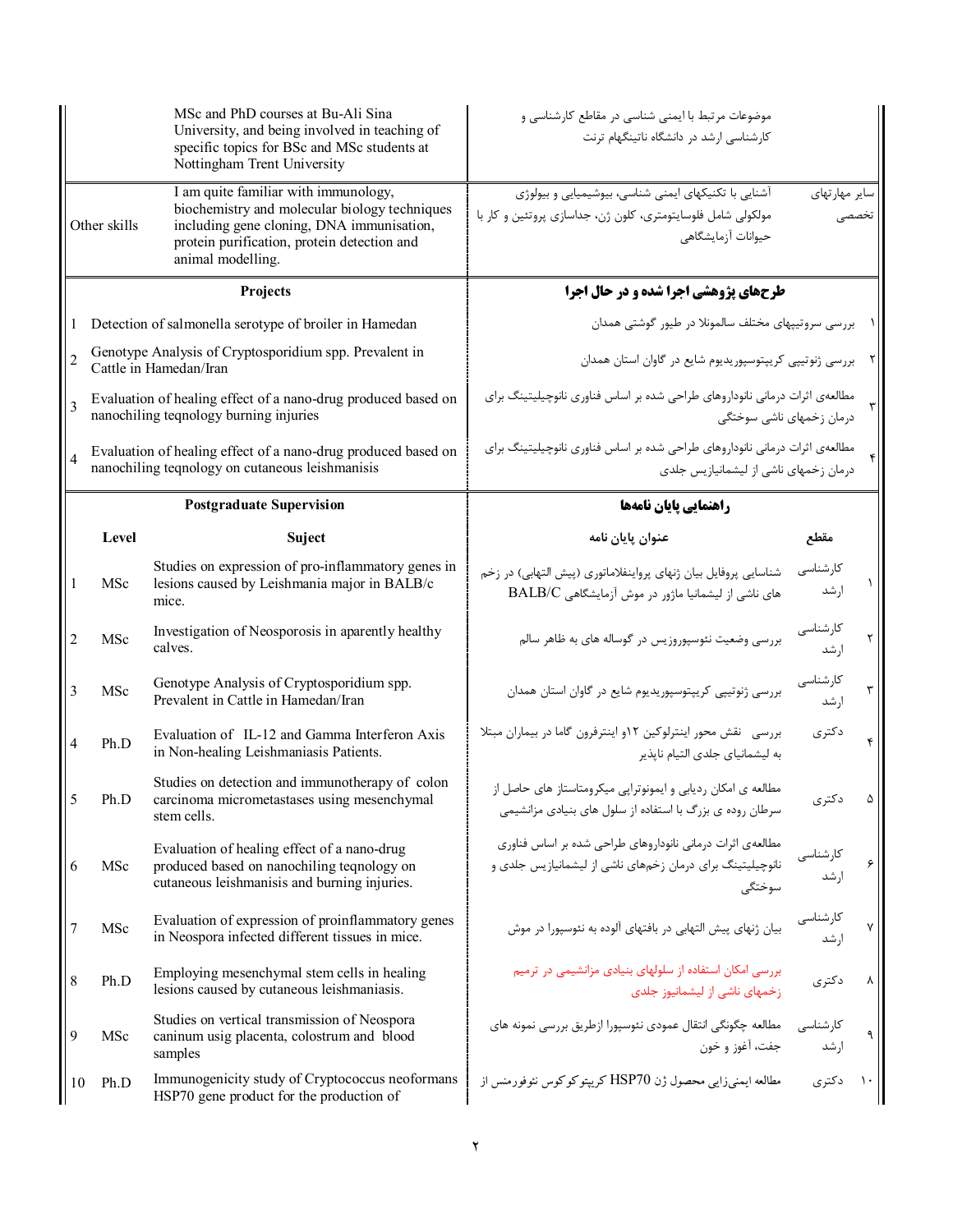نظر تولید آنتی بادی در افراد مبتلا به عفونت کریپتوکوکی infection cryptococcal infection cryptococcal infection عضویت در انجمنهای علمی**است کوچوت در انجمنهای علمی** است. Member of Scientific Societies انجمن علمی انگل شناسی ایران Parasitology of Society Iranian **Publications انتشارات کلیدي Books کتاب** Rezvan H., Studies on Immunology of Leishmania Mexicana; How different vaccines work with Leishmania parasites, [In Engilsh], LAP Lambert Academic Publishing, ISBN: 978-3843375870 1 تالیف Heidari H., Rezvan H., The Comprehensive Veterinary Helminthology [In Persian], Bu- Ali Sina University Publishing (In Press) **کلیات کرم شناسی دامپزشکی حیدر حیدري، حسین رضوان، انتشارات دانشگاه بوعلی سینا همدان، 1389**  2 تالیف Rezvan H., Translation of Gene Cloning and DNA Analysis (T.A. Brown) from English to Pasian Published by Bu- Ali Sina Publication 1393 3 ترجمه **Journal Articles: مقالات پژوهشی** 1 Ali SA, Rezvan H, McArdle SE, Khodadadi A, Asteal FA, Rees RC. CTL responses to Leishmania mexicana gp63-cDNA vaccine in a murine model. Parasite Immunol. 2009 Jul;31(7):373-83. 2 Rezvan H, Moafi M. An overview on Leishmania vaccines: A narrative review article. Vet Res Forum. 2015 Winter;6(1):1-7. Epub 2015 Mar 15. Review. 3 Rezvan H, Khodadadi A, Ali SA. CTL responses to DCs stimulated with leishmania antigens detected by DCs expressing Leishmania gp63. Iran J Immunol. 2014 Jun;11(2):65-73. 4 Rezvan H. Immunogenicity of HLA-DR1 Restricted Peptides Derived from Leishmania major gp63 Using FVB/N-DR1 Transgenic Mouse Model. Iran J Parasitol. 2013 Apr;8(2):273-9. 5 Abdoli R, Zamani P, Deljou A, Rezvan H. Association of BMPR-1B and GDF9 genes polymorphisms and secondary protein structure changes with reproduction traits in Mehraban ewes. Gene. 2013 Jul 25;524(2):296-303. doi: 10.1016/j.gene.2013.03.133. Epub 2013 Apr 10. 6 Rezvan H, Rees R, Ali S. Immunogenicity of MHC Class I Peptides Derived from Leishmania mexicana Gp63 in HLA-A2.1 Transgenic (HHDII) and BALB/C Mouse Models. Iran J Parasitol. 2012;7(4):27-40. 7 Rezvan H, Rees R, Ali S. Leishmania mexicana Gp63 cDNA Using Gene Gun Induced Higher Immunity to L. mexicana Infection Compared to Soluble Leishmania Antigen in BALB/C. Iran J Parasitol. 2011 Dec;6(4):60-75. 8 Afsahi A., Aeini Z, Rezvan H.\*, Aazami S. Studies on Using Cattle and Sheep Hydatid Cyst Fluid Instead of the Fetal Calf Serum (FCS) in Leishmania Culture, Zahedan Journal of Research in Medical Sciences Iran 2013 9 Afsahi A., Aeini Z, Yavari M.\*. Rezvan H. Designing a sheep animal model for evaluating the effect of wet cupping on immunological and hematological parameters Majalleh Teb Sonnati Eslam Va Iran 1392: 47-53 (published in persian) 10 Afsahi A., Aeini Z, Rezvan H.\*, Investigation of the effect of wet cupping on hematological parameters of BALB/c mice Pajoohesh Dar Pezeshki Iran 1392: 145-150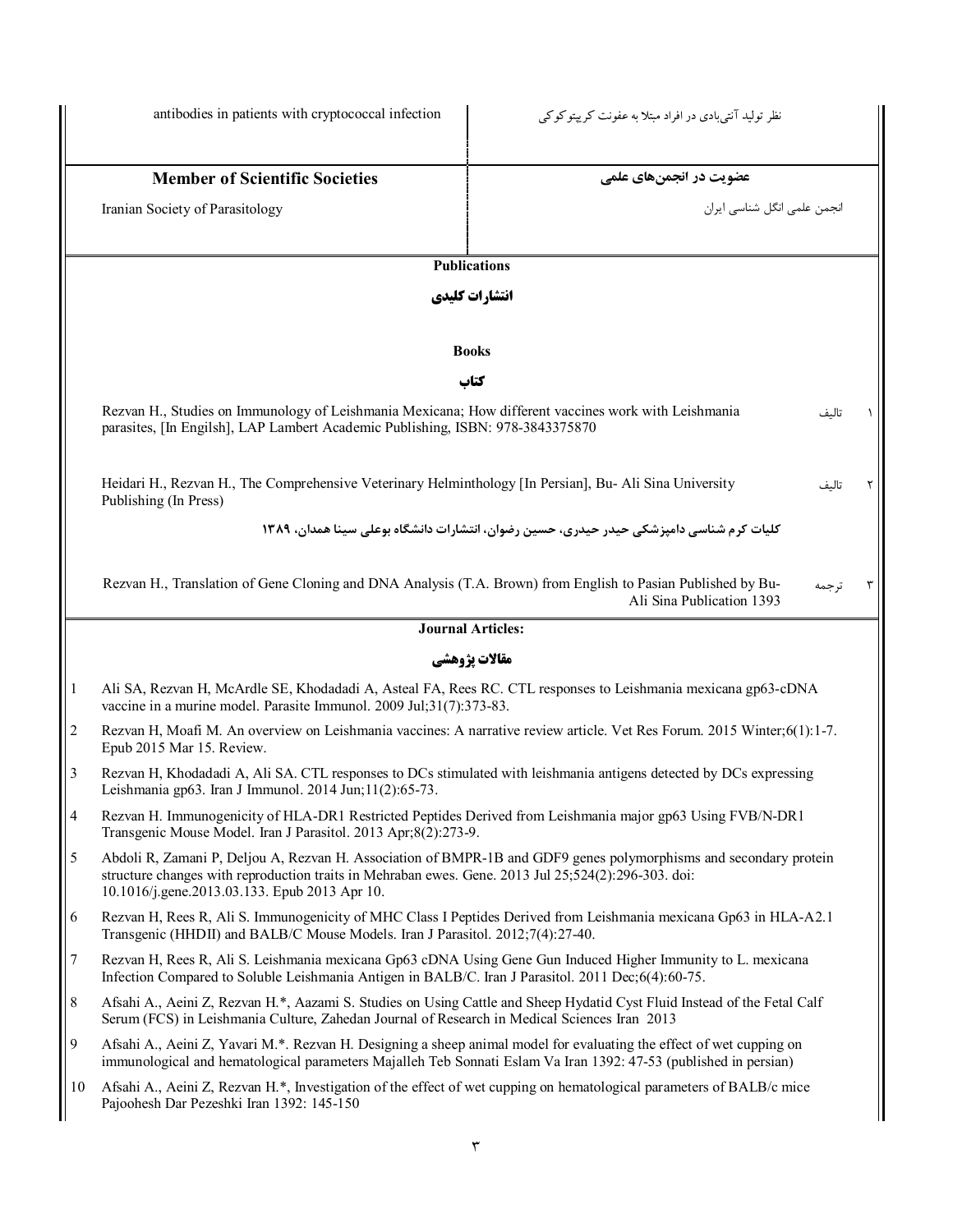- 11 Hossein Rezvan, Evaluation of Different Approaches in Leishmania Diagnosis, International journal of Advanced Biological and Biomedical Research, 2014
- 12 Rezvan H.\* Molecular Cloning of Leishmania major gp63 Gene in BALB/c Mouse CT26 Cell Line, Zahedan Journal of Research in Medical Sciences Iran, 2015
- *13* Rezvan H.\*, Moafi M., An Overview on Leishmania Vaccines: A Narrative Review Article, Veterinary Research Forum 2014
- 14 Aeini Z, Afsahi A., Rezvan H.\*, Evaluation of using cattle, sheep and mouse sera for the culture of Leishmania major instead of FCS, Pajoohesh Dar Pezeshki, 1393
- 15 Zamani P, Abdoli R, Deljou A, Rezvan H., Polymorphism and bioinformatics analysis of growth differentiation factor 9 gene in Lori sheep, Ann. Anim. Sci., 2015: 337–348
- 16 Akhzari S., Rezvan H.\*, Zolhavarieh S.M., Moafi M., Comparison of Proinflammatory Gene Expression in Lesions Caused by either Burn Injuries or Cutaneous Leishmaniasis, Gene Cell Tissue, 2016
- 17 Akhzari S., Rezvan H.\*, Zolhavarieh S.M., Expression of Pro-Inflammatory Genes in Lesions and Neutrophils during *Leishmania major* Infection in BALB/C Mice, Iran J Parasitol 2016: 11(4)
- 18 Moafi M., Rezvan H.\*, Sherkat R., Taleban R., Asilian A., Zarkesh Esfahani S.H., Nilforoushzadeh M. A., Jaffary F., Feizi A., Evaluation of IL-12RB1, IL-12B, CXCR-3 and IL-17a expression in cases affected by a non-healing form of cutaneous leishmaniasis: an observational study design, BMJ Open 2017
- محمد معافی، \*حسین رضوان، رویا شرکت، رویا طالبان، علی اصیلیان ، سید حمید زرکش اصفهانی، محمد علی نیلفروش زاده ، فریبا جعفري ، مرجان منصوریان، فاطمه 19 سخنوري، نازلی انصاري، بررسی امکان استفاده از اندازه گیري اینترفرون گاما جهت تشخیص بیماران مبتلا به سالک التیام ناپذیر (در حال چاپ)
- 20 Moafi M., Rezvan H.\*, Sherkat R., Taleban R., Asilian A., Zarkesh Esfahani S.H., Nilforoushzadeh M. A., Jaffary F., Feizi A., IFN-gamma, IL17a, and CXCL-11 secreted cytokines of patients with healing cutaneous Leishmaniasis (CL) vs nonhealing form of CL: a cross-sectional study (In Press)
- 21 Akhzari S., Rezvan H.\*, Zolhavarieh S.M., Expression of pro-inflammatory genes in lesions, spleens and blood neutrophils after burn injuries in mice treated with silver sulfodiazine, Iranian Journal of Basic Medical Sciences, (in press)
- سهيلا اخزري<sup>י</sup>، حسين رضوان ّ، ۞عليرضا نوريان ّ، مسعود ذوالحواريه ً، ارزيابي بيان ژنهاي پيش التهابي در زخم و طحال موشهاي BALB/c آلوده به ليشمانيا 22 میجر، مجله علمی پزوهشی دانشگاه علوم پزشکی ایلام، (در حال چاپ)
- سهيلا اخزري<sup>י</sup>، ٭حسين رضوان<sup>۲</sup>، مسعود ذوالحواريه <sup>۳</sup>، مقايسه الگوي بيان ژنهاي پيش التهابي در نوتروفيلهاي خون محيطي و طحال موشهاي BALB/c آلوده د 23 به لیشمانیا ماژور، مجله علمی پزوهشی دانشگاه شهر کرد، (در حال چاپ)

## **Journal Abstracts:**

## **مقالات کوتاه**

- 1 Rezvan H., Rees RC and Ali SA, Development of a peptide-based sub-unit vaccine by selecting peptides from the essential surface glycoproteins of Leishmania parasites (gp63) using transgenic mouse models. Cellular & Molecular Biology Letters International Scientific Journal (2004) Volume 9 Supplement 2,
- 2 H Rezvan ، SA Ali ، RC Rees . Leishmania Parasite Subunit Vaccine in HLA-A2 Transgenic Mouse Model. Iranian J Publ Health. [seial online] 2005;34(Sup) : 50-51. Availabe from : http://journals.tums.ac.ir/abs.aspx?tums\_id=2470. Accessed Monday, October 25, 2010
- 3 Rezvan H., Mohammadzadeh A., DNA immunisation using different methods of immunisation results in different models of protection in leishmania mexicana, Iranian Journal of Parasitology, Supplementory Issue, Vol. 5, S1, 2010
- 4 H Rezvan, Evaluation of immunogenicity of HLA-DR1peptides derived from Leishmania maijar gp63 using HLA-DR1 transgenic mouse model, Iranian Journal of Parasitology, Supplementory Issue, Vol. 5, S1, 2010
- 5 Feiz Haddad M. H., Rezvan H.<sup>2</sup> and Ali SA, Application of MBI resin purified OX40L in generating immunity to leishmania, Iranian Journal of Parasitology, Supplementory Issue, Vol. 5, S1, 2010

**Conferences:**

**کنفرانس**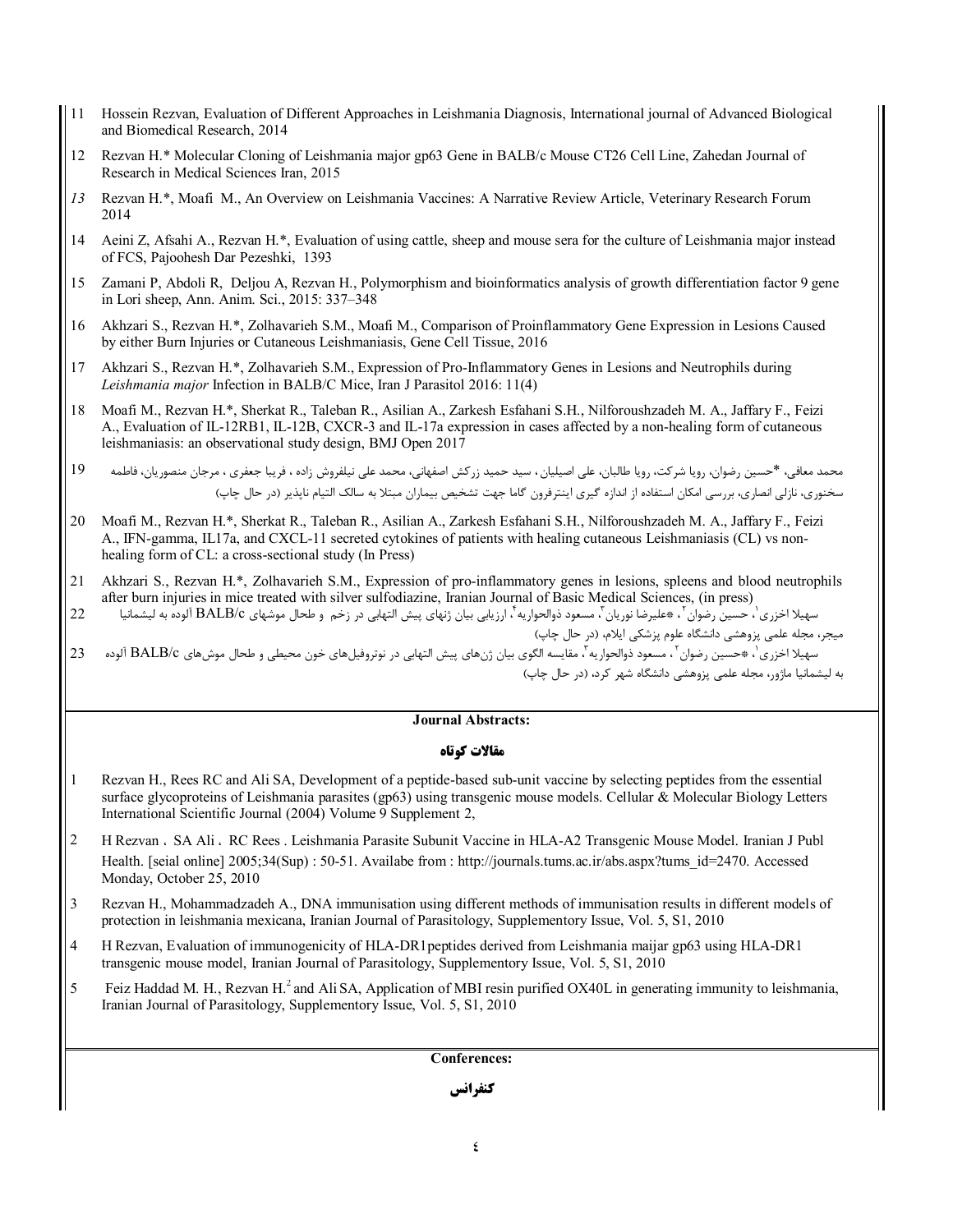- 1 Rezvan H., Mohammadzadeh A., Detection of Salmonella stereotypes in buffalo meat in Urmia/Iran. First Iranian research congress of buffalo disease, March 1977 Ahvaz/Iran.
- 2 Rezvan H., Tajik H., Study of Salmonellosis in cow and buffalo in Hamedan/Iran. First Iranian congress of the role of slaughterhouses in public health and national economy Oct 1999 Tehran / Iran.
- 3 Azimi M., Rezvan.H., Copper and enzootic ataxia in lambs, First Iranian congress of veterinary basic science, April 2000 Tehran / Iran.
- 4 Ghodrati A., Rezvan H., Histomorfological study of bursa of fabricius of local chicken from birth up to 17-week age, First Iranian congress of veterinary basic science, April 2000 Tehran / Iran.
- 5 Tajik H., Rezvan H. A survey on fasciolosis and dicrocoeliasis of sheep and cattle in Hamadan/Iran over a ten-year period (1990-1999).  $5<sup>th</sup>$  international sheep veterinary congress January 2001 South Africa.
- 6 Tajik H., Rezvan H. A survey on hydatidosis of sheep and cattle in Hamadan/Iran over a ten-year period (1990-1999).  $5<sup>th</sup>$ international sheep veterinary congress January 2001 South Africa.
- 7 Rezvan H. A survey on Salmonellosis in humans and animals. 11<sup>th</sup> Iranian veterinary congress Feb 2000 Tehran / Iran.
- 8 Rezvan H. Studies on Salmonella stereotypes and antibiotic resistance in broilers in Hamedan/Iran.  $12<sup>th</sup>$  Iranian veterinary congress Feb / 2002 Tehran / Iran.
- 9 Rezvan H., Rees C. R. and Ali S. A. Development Of A Peptide-Based Sub-Unit Vaccine By Selecting Peptides From The Essencial Surface Glycoproteines Of Leishmania Parasites, Gp63, Using Transgenic Mouse Model. 12<sup>th</sup> Iranian Reserchers Conference in Europe June/2004 Manchester/UK.
- 10 Rezvan H., Rees C. R. and Ali S. A. Leishmania Parasite Subunit Vaccine in HLA-A2 Transgenic Mouse Model. 13<sup>th</sup> Iranian Reserchers Conference in Europe July/2005 Leeds/UK.
- 11 Ali S.A., Rezvan H., Khodadadi A., McArdle S.E.B and Rees R.C. CTL Activity Induced by Immunisation with Leishmania mexicana gp63 cDNA. DNA Vaccines Conference, May/2007, Malaga/Spain.
- 12 Ali S.A., Rezvan H., Khodadadi A., McArdle S.E.B and Rees R.C. A mouse model to evaluate the role of CTLs in leishmania DNA vaccines. Spring Trypanosomiasis/Leishmaniasis and Malaria Meetings, March/2008, Newcastle/UK.
- 13 Rezvan H., Feiz Haddad M.H., Asteal F., McArdle S.E.B, Rees R.C. and Ali S.A., Evaluation of immunogenicity of peptides derived from *Leishmania major* gp63 with high affinity to human MHC I molecules using HLA. A2.1 HHD II transgenic mouse model.  $6<sup>th</sup>$  Iranian National Congress of Parasitology, May/2008, Karaj/Iran.
- 14 Rezvan H., Feiz Haddad M.H., Asteal F., McArdle S.E.B, Rees R.C. and Ali S.A., Evaluation of CTL activity in mice immunised with *L. mexicana* gp63 cDNA. 6<sup>th</sup> Iranian National Congress of Parasitology, May/2008, Karaj/Iran
- 15 Asteal F.\*, Rezvan H., Ali K. and Ali S.A., Immunogenicity of *L. donovani* centrin-3 in *L.mexicana* mouse model, British Society for Parasitology Spring Meeting, Trypanosomiasis& Leishmaniasis Seminar, Cardiff University, Wales, UK March 29th–April 1st
- 16 Aeini Z, Afsahi A., Yavari M.\*. Rezvan H. Investigation of the effect of wet cupping on hematological parameters of Sheep Iranian cingress on animal science 30th August 2012 Isfahan/Iran (in Persian)
- 17 Afsahi A., Aeini Z, Rezvan H.\*, Effect of the effect of wet cupping therapy on hematological parameters of Sheep Iranian cingress on animal science 30th August 2012 Isfahan/Iran (in Persian)
- 18 Zamani P.\*, Abdoli A., Deljou A., Rezvan H., Ahmadi A., Detection of polymorphysm in BMPR-1B gene exon 8 using SSCP analysis in Lori ewes (Ovis aries), The Second International Conference of Agriculture and Natural Resources, 25th December 2013, Razi University, Kermanshah/Iran
- 19 Asteal F., Rezvan H., Ali K. and Ali S.A., Immunogenicity of L. donovani centrin-3 in L.mexicana mouse model, British Society for Parasitology Spring Meeting Trypanosomiasis & Leishaniasis 29th March 2010, Cardiff University, Wales/UK
- 20 Feiz Hadad F., Rezvan H. \*, Ali S.A., Application of MBI resin purified OX40L in generating immunity to leishmania, Seventh National and the Second Regional Congress of Parasitology and Parasitic Deseases in Iran, 19th July 2010 Tehran/Iran
- 21 Rezvan H. \*, Mohammadzadeh A., DNA immunisation using different methods of immunisation results in different models of protection in leishmania mexicana, Seventh National and the Second Regional Congress of Parasitology and Parasitic Deseases in Iran, 19th July 2010 Tehran/Iran
- 22 Rezvan H. \*, Evaluation of immunogenicity of HLA-DR1peptides derived from Leishmania maijar gp63 using HLA-DR1 transgenic mouse model, Seventh National and the Second Regional Congress of Parasitology and Parasitic Deseases in Iran,